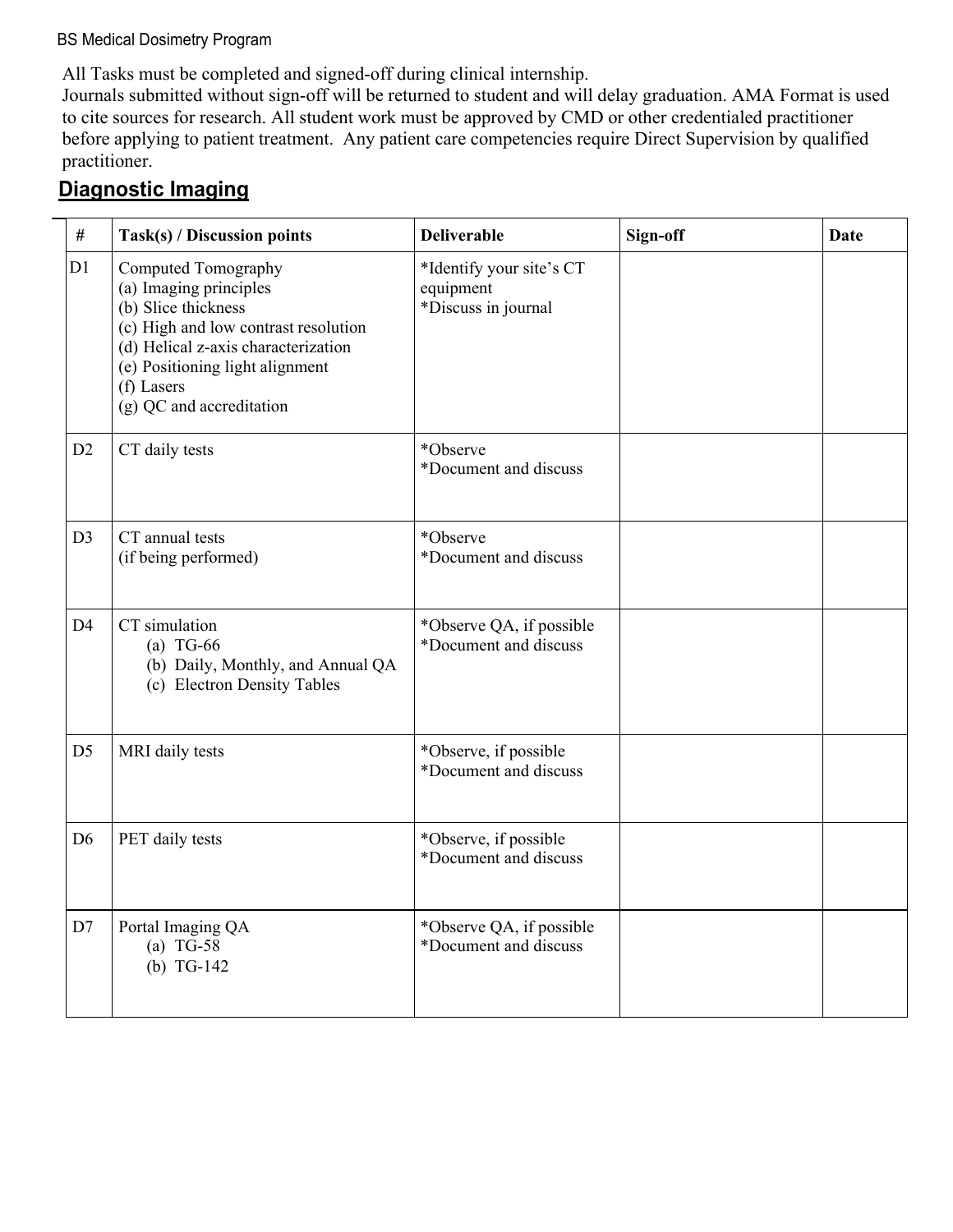# **Body-Site-Specific Imaging**

| #               | <b>Site</b>                                                                  | <b>Deliverable</b>    | Sign-off | <b>Date</b> |
|-----------------|------------------------------------------------------------------------------|-----------------------|----------|-------------|
| SI1             | Diagnostic CT with/without contrast<br>(a) Lung<br>(b) Abdomen<br>(c) Pelvis | *Observe<br>*Document |          |             |
| SI <sub>2</sub> | MRI: any site                                                                | *Observe<br>*Document |          |             |
| SI3             | PET: any site                                                                | *Observe<br>*Document |          |             |
| SI4             | US: Prostate                                                                 | *Observe<br>*Document |          |             |
| SI <sub>5</sub> | C-Arm: Surgery                                                               | *Observe<br>*Document |          |             |
| SI <sub>6</sub> | Gamma Camera: Any site                                                       | *Observe<br>*Document |          |             |
| SI7             | Other                                                                        | *Observe<br>*Document |          |             |
| SI <sub>8</sub> | Other                                                                        | *Observe<br>*Document |          |             |
| SI <sub>9</sub> | Other                                                                        | *Observe<br>*Document |          |             |
| <b>SI10</b>     | Other                                                                        | *Observe<br>*Document |          |             |
| SI11            | Other                                                                        | *Observe<br>*Document |          |             |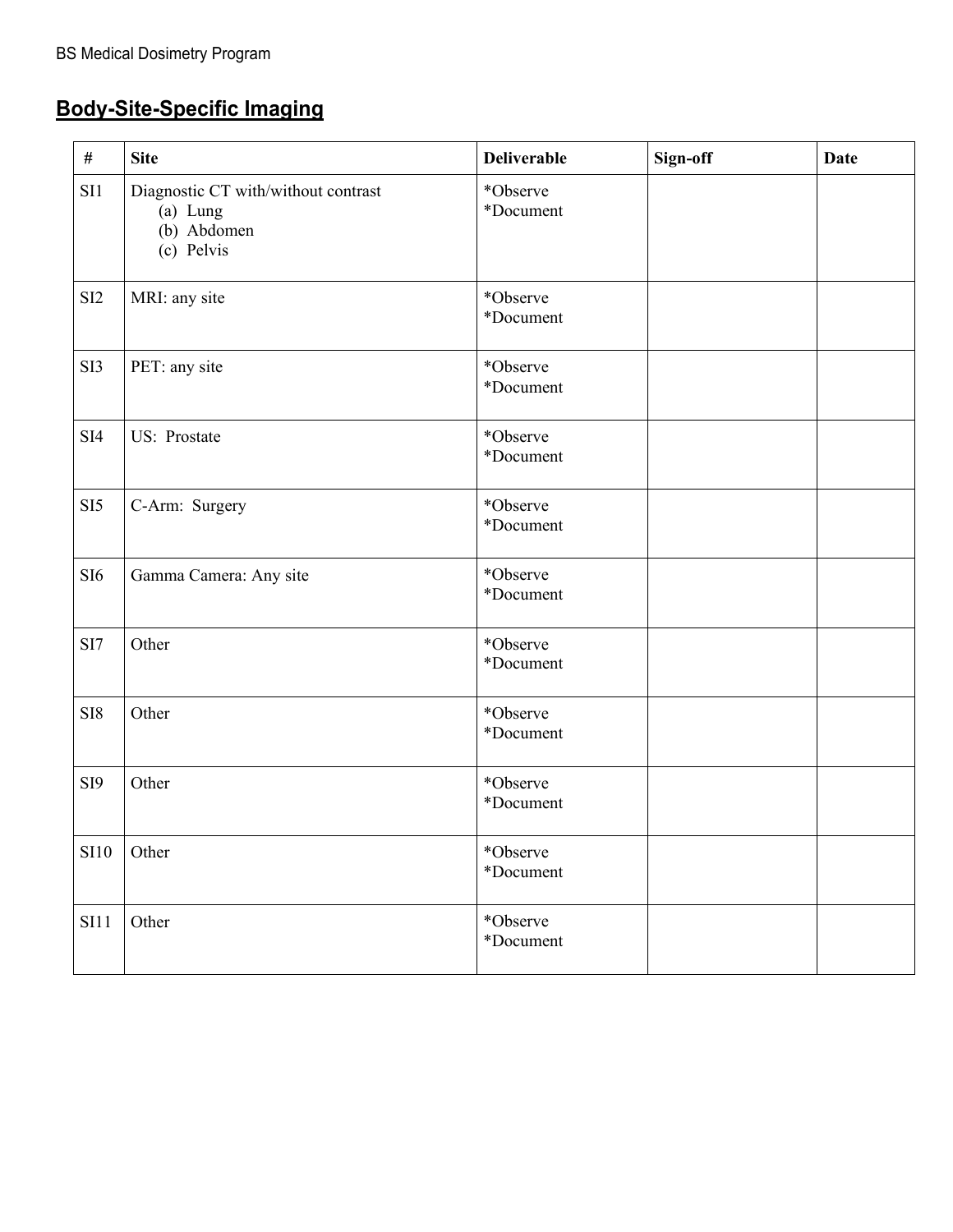# **Radiation Therapy Physics: Instrumentation, QA, and Clinical Studies**

| #              | Task(s) / Discussion points                                                                                                                                                                                                    | <b>Deliverable</b>                                                          | Sign-off | Date |
|----------------|--------------------------------------------------------------------------------------------------------------------------------------------------------------------------------------------------------------------------------|-----------------------------------------------------------------------------|----------|------|
| T1             | Attend multidisciplinary cancer<br>conferences / tumor boards and weekly<br>peer review<br>Observe one chart check weekly                                                                                                      | *Attend<br>*Observe<br>*Provide documentation                               |          |      |
| T <sub>2</sub> | Assist with two clinical independent<br>TLD/Diode measurements                                                                                                                                                                 | *Observe two (If not<br>available, research topic)<br>*Document and discuss |          |      |
| T <sub>3</sub> | Defining GTV, CTV, PTV, and critical<br>structures                                                                                                                                                                             | *Discuss in your journal                                                    |          |      |
| T <sub>4</sub> | Calculate MU for five photon non-IMRT<br>clinical cases                                                                                                                                                                        | *Calculate<br>*Document and discuss                                         |          |      |
| T <sub>5</sub> | Hand Calcs:<br>* Calculate three cases of irregular photon<br>fields, including one mantle field, by<br>hand, checking with your second-check<br>program<br>*Calculate at least 10 separate fields (or<br>as many as possible) | *Calculate<br>*Document and discuss                                         |          |      |
| T <sub>6</sub> | Calculate a rotational photon beam<br>average TMR manually and check with<br>your second-check program                                                                                                                         | *Calculate<br>*Document and discuss                                         |          |      |
| T7             | Dose modeling for external photon and<br>electron beams; determine the models<br>used for your TPS and any calculation<br>algorithms validated.                                                                                | *Discuss your TPS in your<br>journal                                        |          |      |
| T <sub>8</sub> | Observe your site's daily linac tests.<br>Shadow procedures at least 3 times.                                                                                                                                                  | *Observe<br>*Document and discuss                                           |          |      |
| T <sub>9</sub> | Perform equipment inventory, focusing on<br>simulation and treatment planning<br>hardware/software to include patient<br>immobilization devices.<br>Review all available spec sheets.                                          | *Observe<br>*Document and discuss                                           |          |      |
| T10            | Patient IMRT QA with your physicist.<br>Observe at least two                                                                                                                                                                   | *Shadow<br>*Document and discuss                                            |          |      |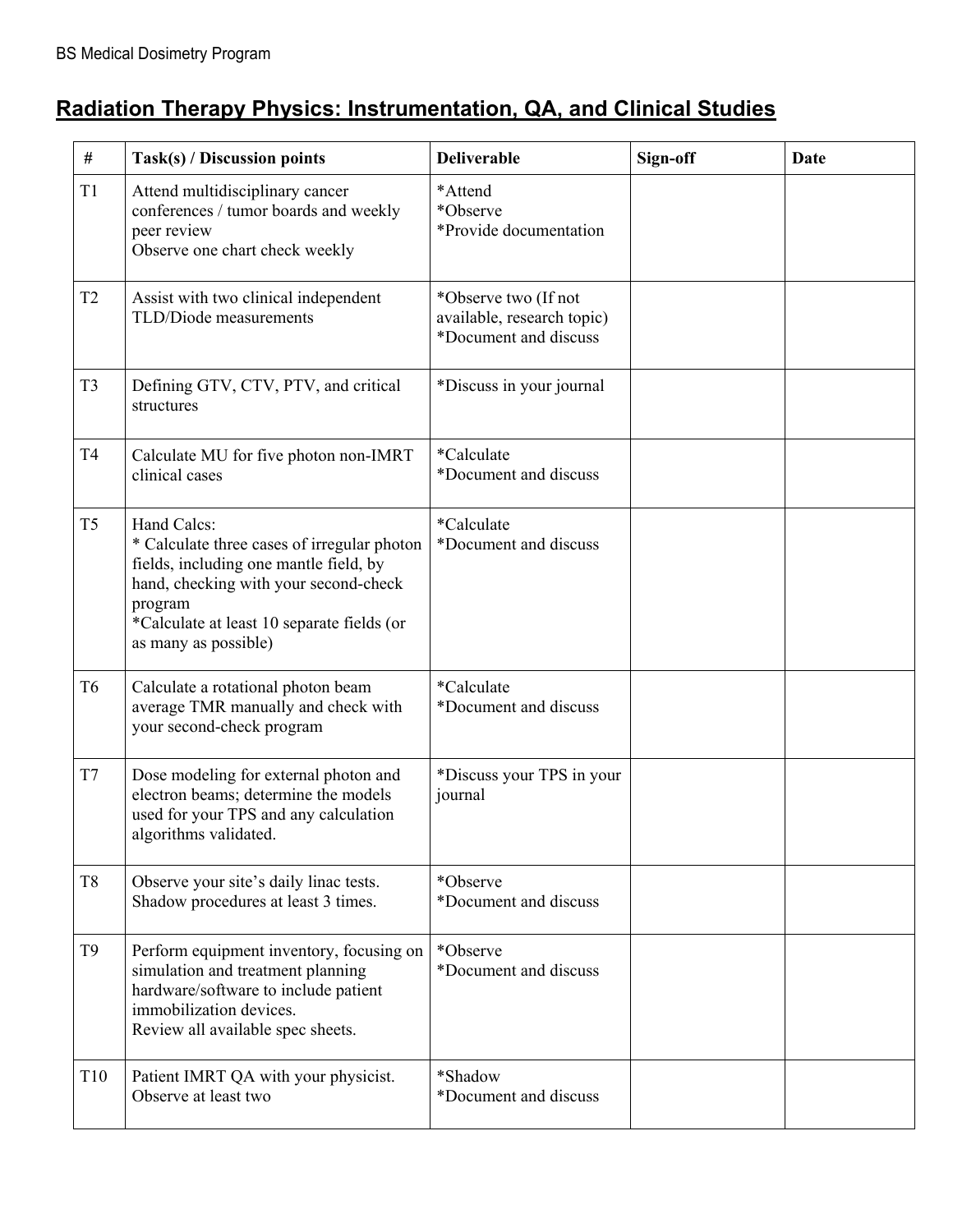| <b>T11</b>      | Review badge reports<br>Review ALARA notifications, if any<br>Review provisions for protection of<br>pregnant workers                                                                                                                                 | <i>*Discuss</i>                   |  |
|-----------------|-------------------------------------------------------------------------------------------------------------------------------------------------------------------------------------------------------------------------------------------------------|-----------------------------------|--|
| T <sub>12</sub> | Follow one electron case from new start<br>to delivery<br>(a) New start<br>(b) Weekly chart checks<br>(c) Simulation<br>(d) Block or cutout manufacture<br>(e) Treatment planning<br>(f) Delivery<br>(g) Patient-specific QA<br>(h) Patient follow-up | *Document and discuss             |  |
| T13             | Performance of routine QA of any device<br>not listed above (e.g., a block cutter)                                                                                                                                                                    | *Observe<br>*Document and discuss |  |
| T14             | Other                                                                                                                                                                                                                                                 | *Observe<br>*Document and discuss |  |
| T15             | Other                                                                                                                                                                                                                                                 | *Observe<br>*Document and discuss |  |
| T16             | Other                                                                                                                                                                                                                                                 | *Observe<br>*Document and discuss |  |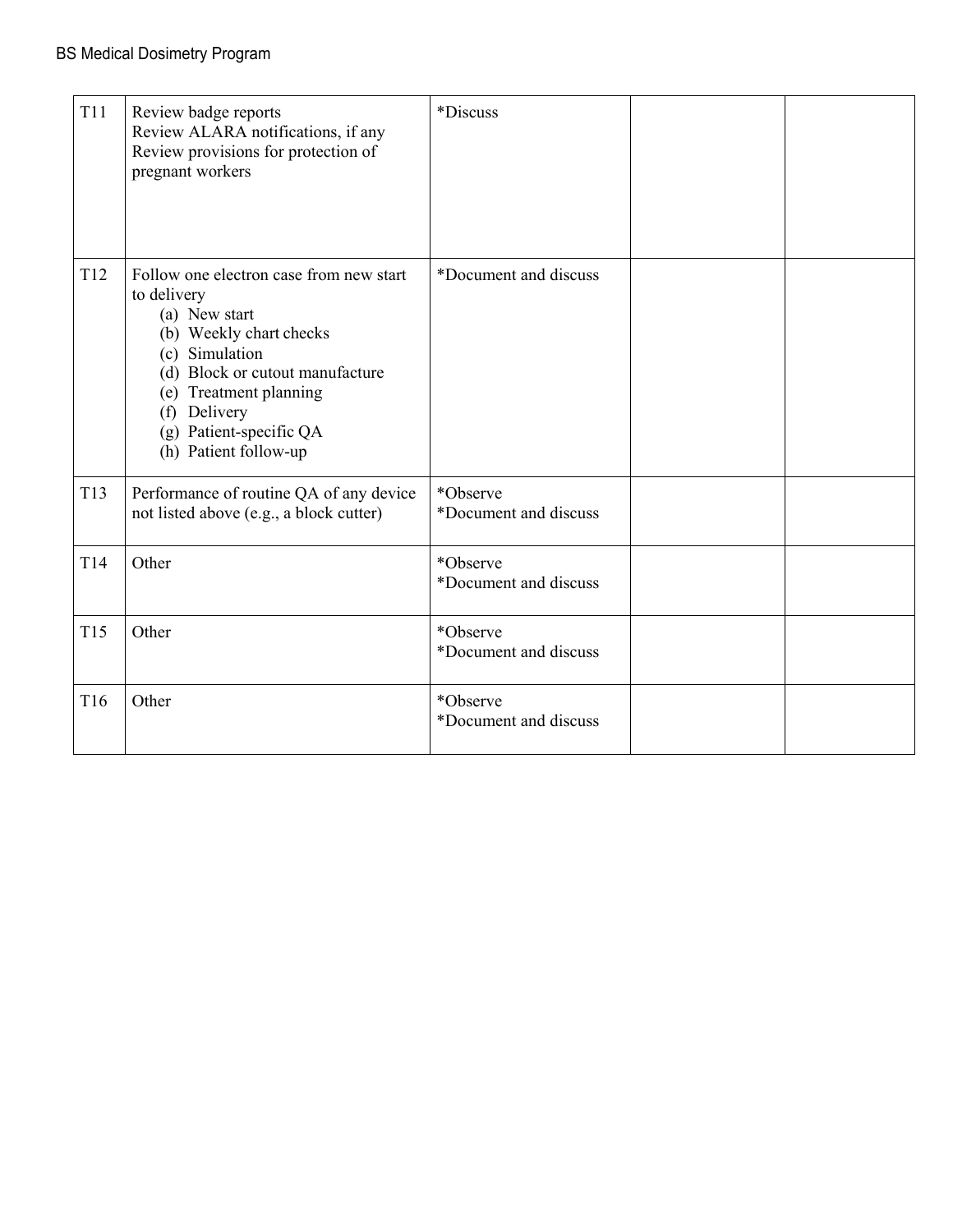# **Simulation Procedures**

| $\#$           | Task(s) / Discussion points                                                                             | <b>Deliverable</b>         | Sign-off | <b>Date</b> |
|----------------|---------------------------------------------------------------------------------------------------------|----------------------------|----------|-------------|
| S1             | Prostate (CT Sim)                                                                                       | Observe, Assist, & Discuss |          |             |
| S <sub>2</sub> | Lung (CT Sim)                                                                                           | Observe, Assist, & Discuss |          |             |
| S <sub>3</sub> | Head/Neck (CT Sim)                                                                                      | Observe, Assist, & Discuss |          |             |
| S <sub>4</sub> | Breast (CT Sim)                                                                                         | Observe, Assist, & Discuss |          |             |
| S <sub>5</sub> | Brain (CT Sim)                                                                                          | Observe, Assist, & Discuss |          |             |
| S <sub>6</sub> | Colon (CT Sim)                                                                                          | Observe, Assist, & Discuss |          |             |
| S7             | Gyn (CT Sim)                                                                                            | Observe, Assist, & Discuss |          |             |
| ${\bf S8}$     | Extremity (CT Sim)                                                                                      | Observe, Assist, & Discuss |          |             |
| S <sub>9</sub> | Abdomen (CT Sim)                                                                                        | Observe, Assist, & Discuss |          |             |
| S10            | Electron field (CT Sim)                                                                                 | Observe, Assist, & Discuss |          |             |
| S11            | <b>Special Procedure SRS:</b>                                                                           | Observe, Assist, & Discuss |          |             |
| S12            | Special Procedure SBRT:                                                                                 | Observe, Assist, & Discuss |          |             |
| S13            | Quality Assurance Process for Simulation<br>(e.g., Review pathology report, patient<br>identification): | Observe, Assist, & Discuss |          |             |
| S14            | MRI: any site                                                                                           | Observe, Assist, & Discuss |          |             |
| S15            | Misc. Simulation:                                                                                       | Observe, Assist, & Discuss |          |             |
| S16            | Misc. Simulation:                                                                                       | Observe, Assist, & Discuss |          |             |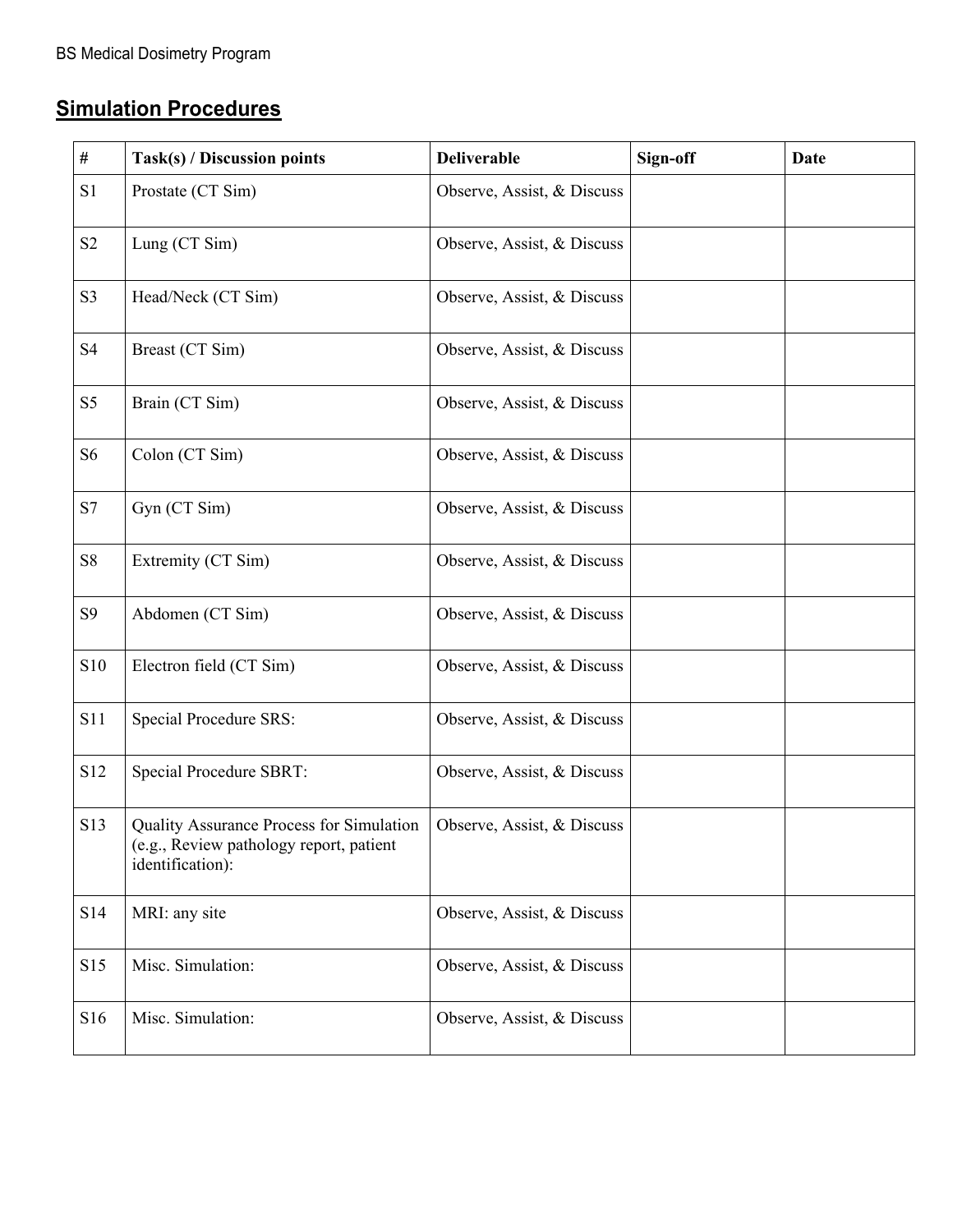#### **Treatment Planning**

If your site performs brachytherapy and external beam for a given body site, be sure to plan and plan review one plan of each body site. You may use 2D, 3D, IMRT, or VMAT as appropriate. All competencies designated **MANDATORY** must be completed for successful completion of Clinical Internship. Each **MANDATORY External Beam** competency must be accompanied by a Mandatory Competency Evaluation Form. All student work must be approved by CMD or other credentialed practitioner **before** applying to patient treatment.

| #              | <b>Site</b>                                                                         | <b>Deliverable</b>                                        | Sign-Off | <b>Date</b> |
|----------------|-------------------------------------------------------------------------------------|-----------------------------------------------------------|----------|-------------|
| P <sub>1</sub> | Prostate 3D or IMRT<br><b>MANDATORY</b>                                             | Plan and Plan Review                                      |          |             |
| P <sub>2</sub> | Pelvis<br>3 or 4-Field with wedges-<br><b>MANDATORY</b>                             | Plan and Plan Review                                      |          |             |
| P <sub>3</sub> | Pelvis<br>4-Field-MANDATORY                                                         | Plan and Plan Review                                      |          |             |
| <b>P4</b>      | Lung<br><b>MANDATORY</b>                                                            | Plan and Plan Review                                      |          |             |
| P <sub>5</sub> | Esophagus<br><b>MANDATORY</b>                                                       | Plan and Plan Review                                      |          |             |
| P <sub>6</sub> | Head & Neck (primary)<br><b>MANDATORY</b>                                           | Plan and Plan Review                                      |          |             |
| P7             | Fusion Plan-<br><b>MANDATORY</b>                                                    | Plan and Plan Review                                      |          |             |
| P <sub>8</sub> | Breast (Intact)<br>Tangential-<br><b>MANDATORY</b>                                  | Plan and Plan Review                                      |          |             |
| P <sub>9</sub> | <b>Chest Wall or Intact Breast</b><br>Tangents with S'clav, and<br>Axilla-MANDATORY | Plan and Plan Review                                      |          |             |
| P10            | Craniospinal                                                                        | Plan and Plan Review or<br>Research<br>Discuss in Journal |          |             |
| P11            | Brain (Whole Brain) or<br>Spine-MANDATORY                                           | Plan and Plan Review                                      |          |             |
| P12            | Brain (Primary)<br><b>MANDATORY</b>                                                 | Plan and Plan Review                                      |          |             |
| P13            | <b>Gyn-MANDATORY</b>                                                                | Plan and Plan Review                                      |          |             |
| P14            | Extremity<br>Limb Melanoma/Sarcoma<br><b>MANDATORY</b>                              | Plan and Plan Review                                      |          |             |
| P15            | Abdomen (e.g., Pancreas)<br><b>MANDATORY</b>                                        | Plan and Plan Review                                      |          |             |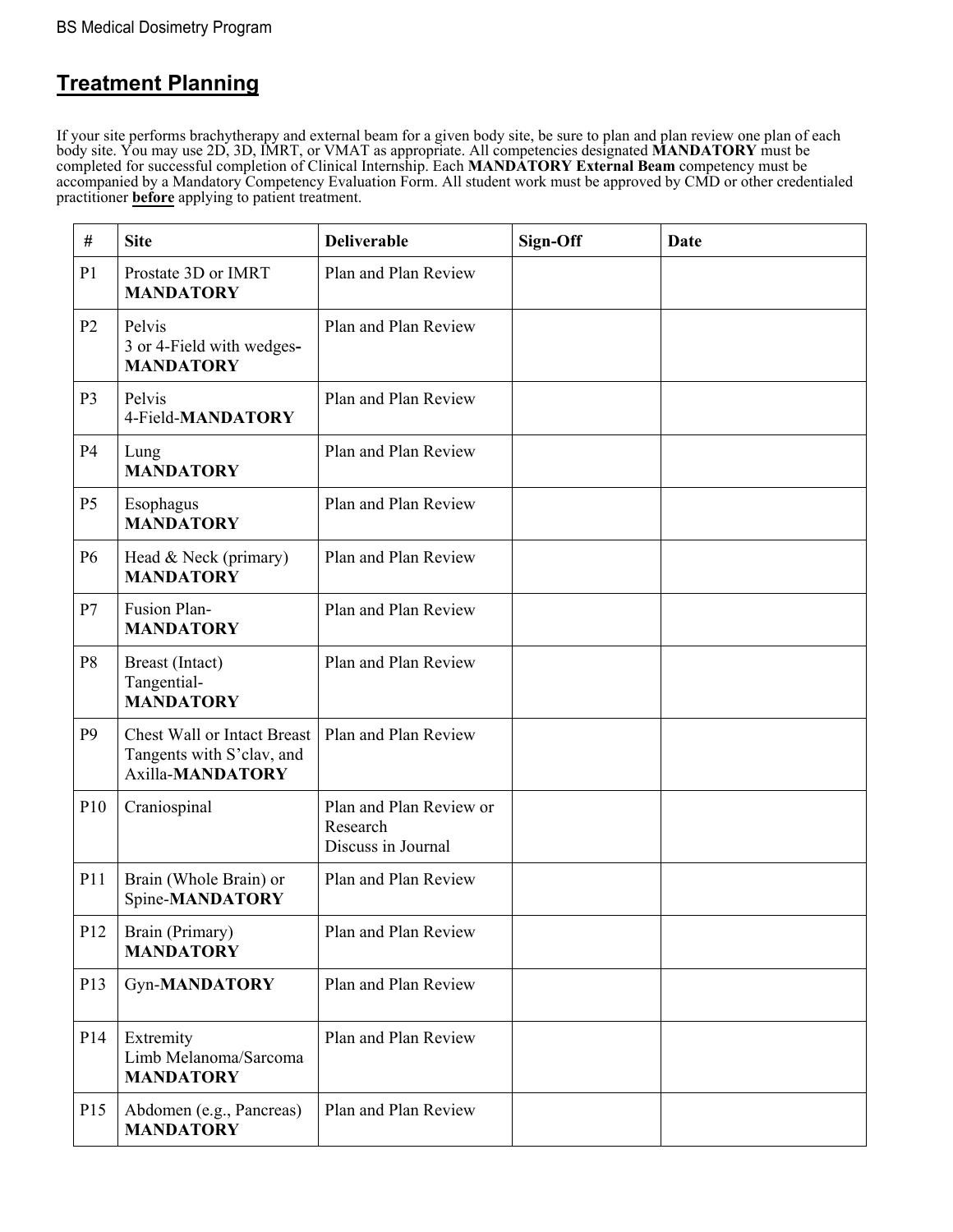| P <sub>16</sub> | Para-Aortic/Nodal<br>Irradiation-<br><b>MANDATORY</b>           | Plan and Plan Review                                      |  |
|-----------------|-----------------------------------------------------------------|-----------------------------------------------------------|--|
| P17             | Anal or Vulva                                                   | Plan and Plan Review or<br>Research<br>Discuss in Journal |  |
| P18             | Electron Field-<br><b>MANDATORY</b>                             | Plan and Plan Review                                      |  |
| P <sub>19</sub> | Palliative-MANDATORY                                            | Plan and Plan Review                                      |  |
| P <sub>20</sub> | Re-irradiation or<br>Composite Plan-<br><b>MANDATORY</b>        | Plan and Plan Review                                      |  |
| P <sub>21</sub> | Lymphoma Plan<br>(Hodgkin's or other)-<br><b>MANDATORY</b>      | Plan and Plan Review                                      |  |
| P <sub>22</sub> | Simultaneous Integrated<br>Boost (SIB) plan<br><b>MANDATORY</b> | Plan and Plan Review                                      |  |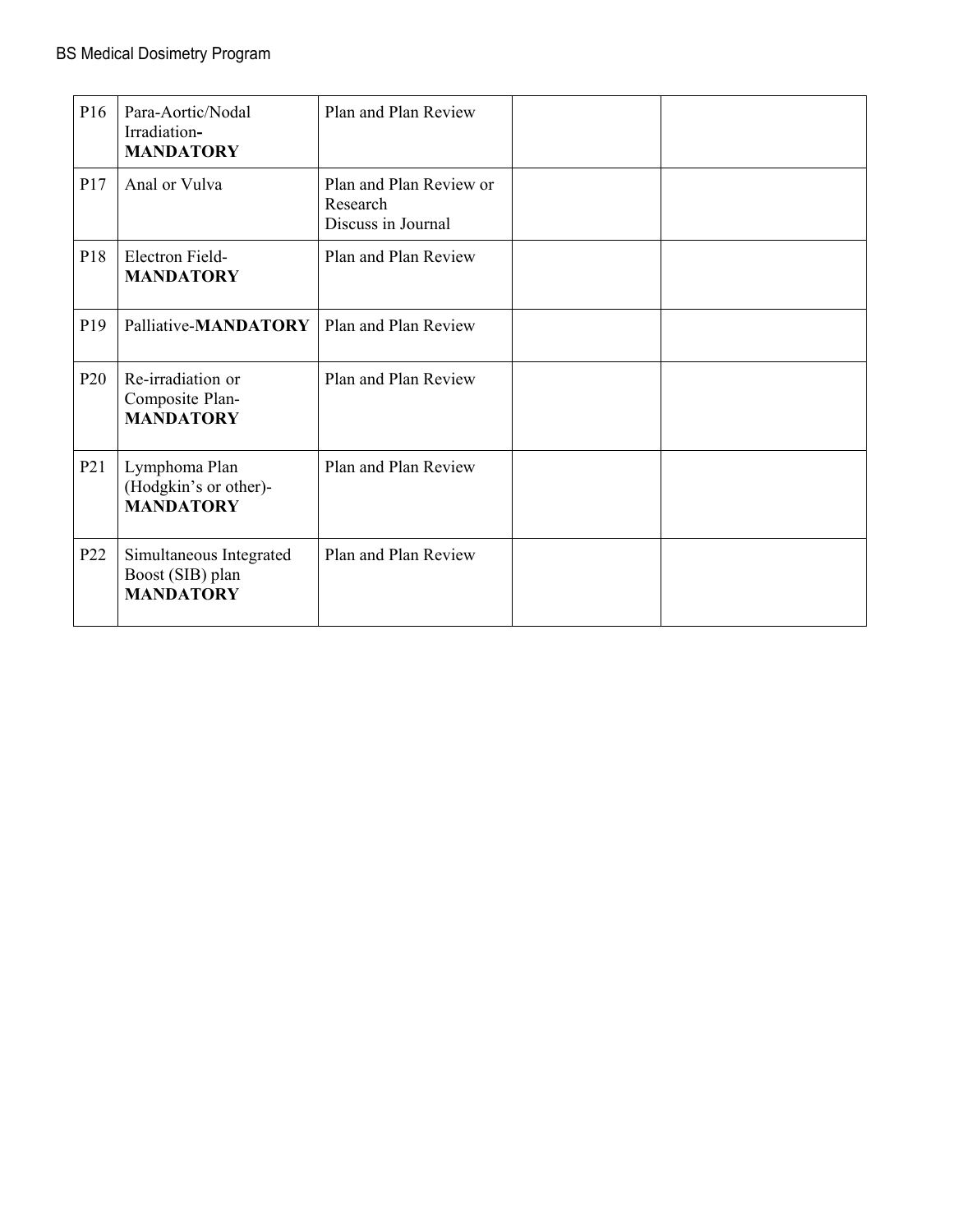**SpecialProcedures**A minimumoftwo brachytherapy procedures (one interstitial and one intracavitary) are **MANDATORY.** If not available in your clinic, please review videos provided by the school. **A Mandatory Competency Evaluation Form is not required.**

| #               | Task(s) / Discussion points                                                                                                                                     | <b>Deliverable</b>                                                              | Sign-off | Date |
|-----------------|-----------------------------------------------------------------------------------------------------------------------------------------------------------------|---------------------------------------------------------------------------------|----------|------|
| SP <sub>1</sub> | Brachytherapy: Interstitial Implant:<br>Seed Implant<br>(a) Observe implant or volume<br>study, if possible<br>(b) Review a plan<br>(c) Manually calculate dose | *Observe or Research Topic<br>*Calculate<br>*Document and discuss in<br>Journal |          |      |
| SP <sub>2</sub> | Brachytherapy: Intracavitary Implant:<br><b>HDR Breast or Prostate-</b><br>(a) Observe implant, if possible<br>(b) Review a plan<br>(c) Manually calculate dose | *Observe or Research Topic<br>*Calculate<br>*Document and discuss in<br>Journal |          |      |
| SP3             | Brachytherapy: LDR/HDR Gyn<br>(a) Observe implant, if possible<br>(b) Review a plan<br>(c) Manually calculate dose                                              | *Observe or Research Topic<br>*Calculate<br>*Document and discuss in<br>journal |          |      |
| SP <sub>4</sub> | Stereotactic: Brain<br>(a) Observe procedure, if possible<br>(b) Review a plan<br>(c) Check dose to a point by hand                                             | *Observe or Research Topic<br>*Calculate<br>*Document and discuss in<br>journal |          |      |
| SP <sub>5</sub> | Stereotactic: Body<br>(a) Observe procedure, if possible<br>(b) Review a plan<br>(c) Check dose to a point by hand                                              | *Observe or Research Topic<br>*Calculate<br>*Document and discuss in<br>journal |          |      |
| SP <sub>6</sub> | Intraoperative Irradiation (IORT)<br>(a) Observe procedure, if possible<br>(b) Review a plan                                                                    | *Observe or Research Topic<br>*Document and discuss in<br>journal               |          |      |
| SP7             | Respiratory Gaiting: 4D CT<br>(a) Observe procedure, if possible<br>(b) Review a plan and treatment on<br>the machine                                           | *Observe or Research Topic<br>*Document and discuss in<br>journal               |          |      |